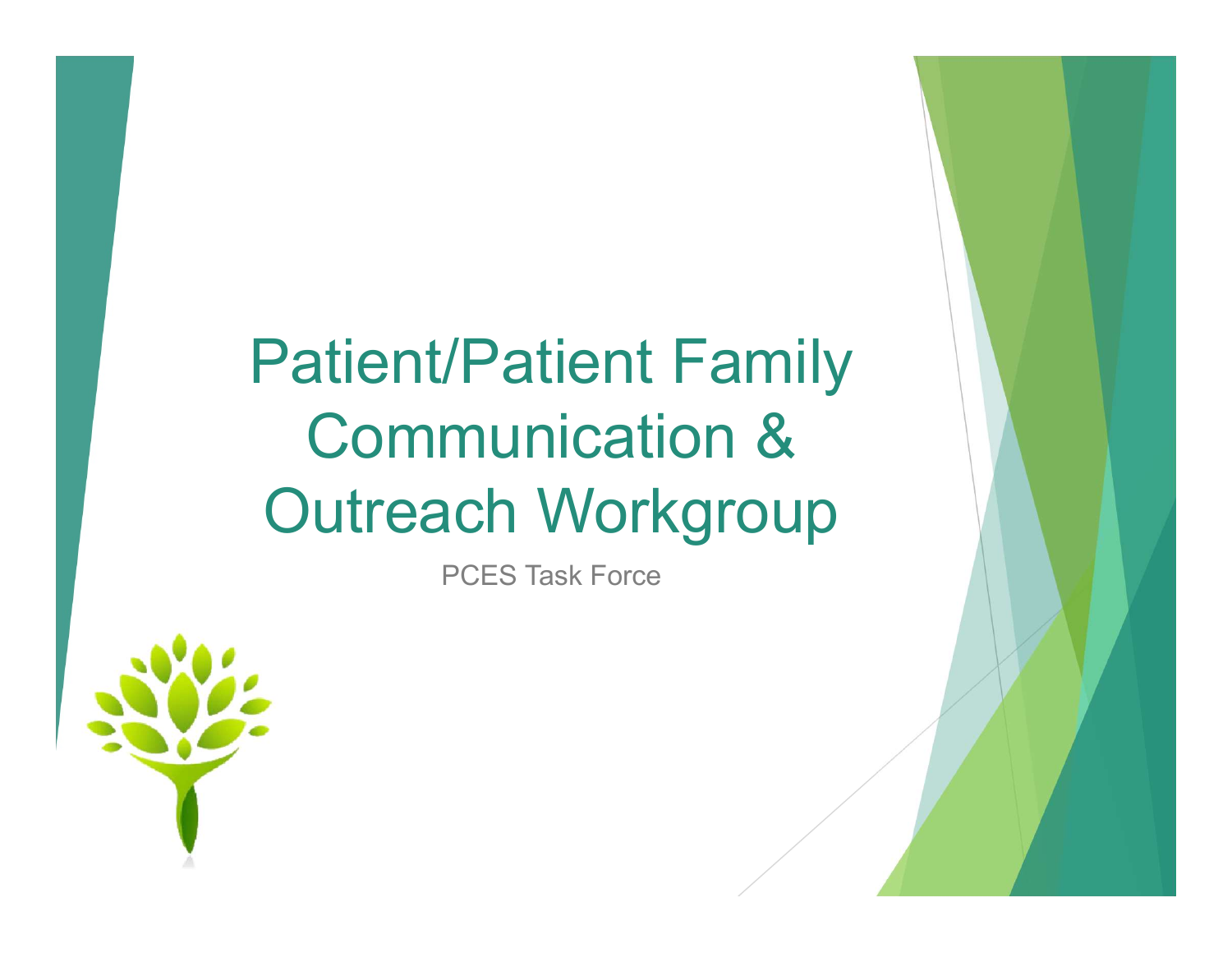

#### **FRANKLIN COUNTY, OHIO**

The highlighted ZIP codes accounted for 61% of all residents in Franklin County who presented in the ED for a Mental Health issue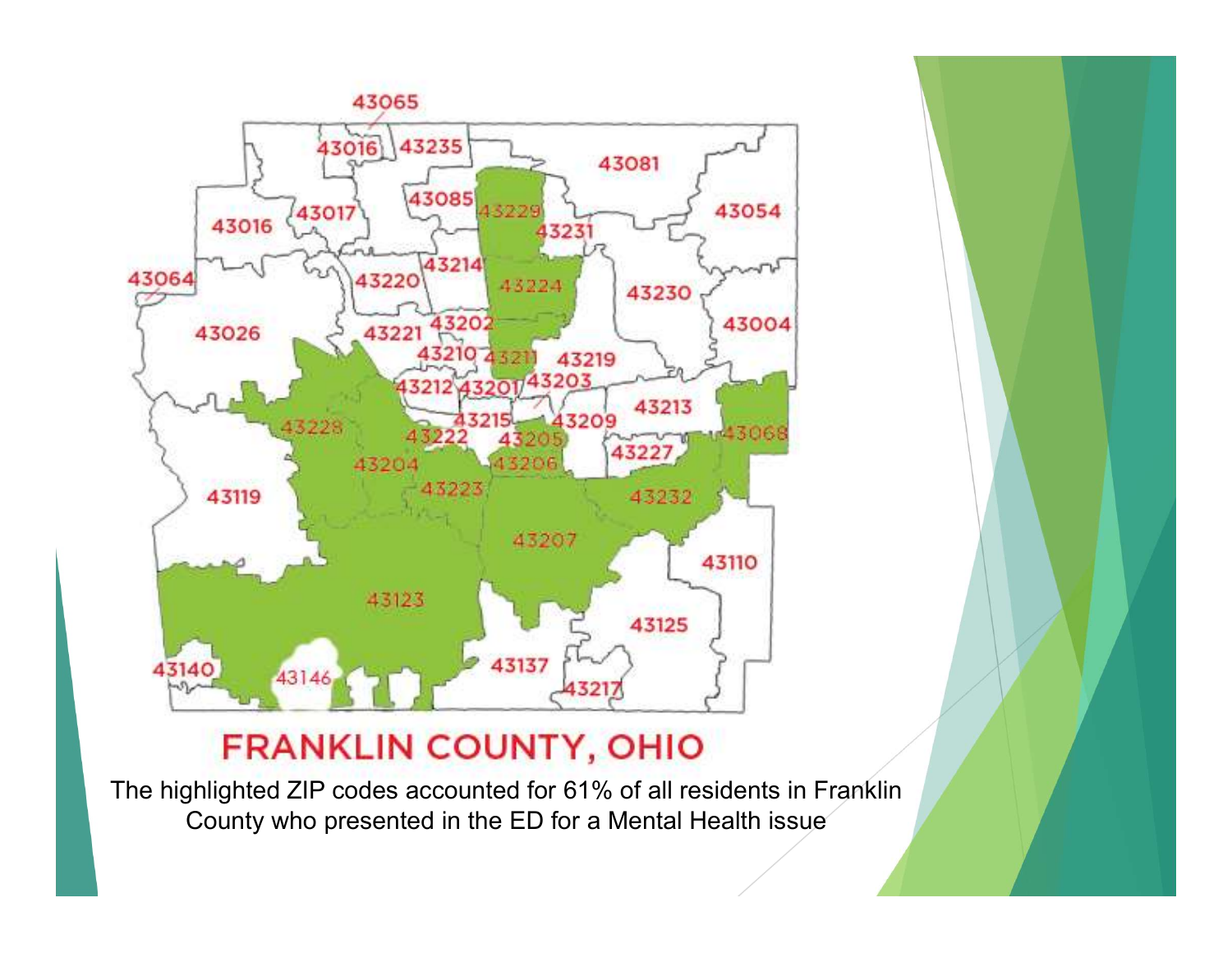

### **FRANKLIN COUNTY, OHIO**

The highlighted ZIP codes represent the top five areas/ZIP codes with high usage of emergency psychiatric services.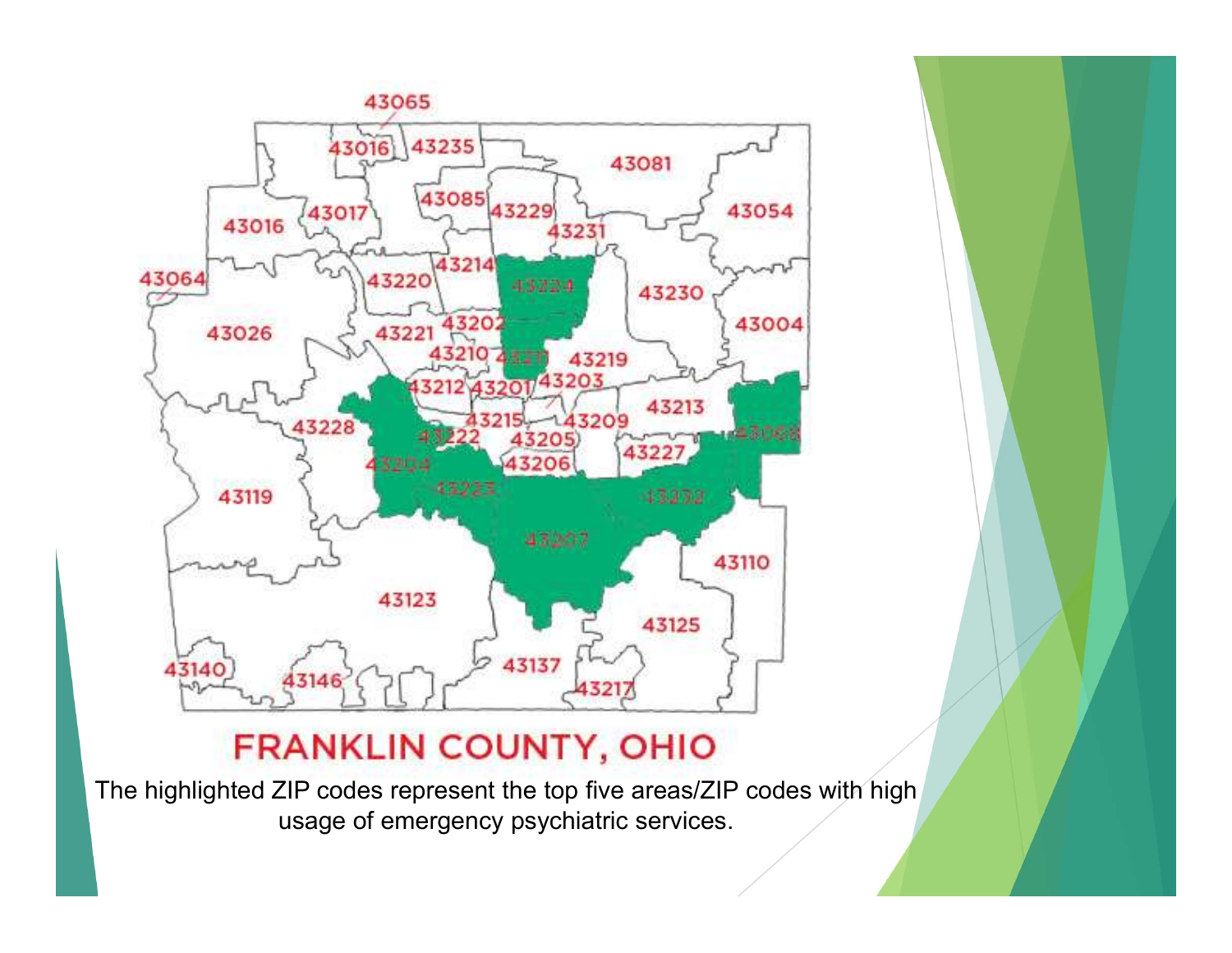# Far East

- ▶ "There are no mental health **the set of the set of the set of the set of the set of the set of the set of the set of the set of the set of the set of the set of the set of the set of the set of the set of the set of the set of the set o** resources in our community. There were some in the past. Now we have just the churches trying to do their best."
- "We need a mental health outpost on the east side. Not a trip downtown."

Quotes from the Reynoldsburg Church of Christ

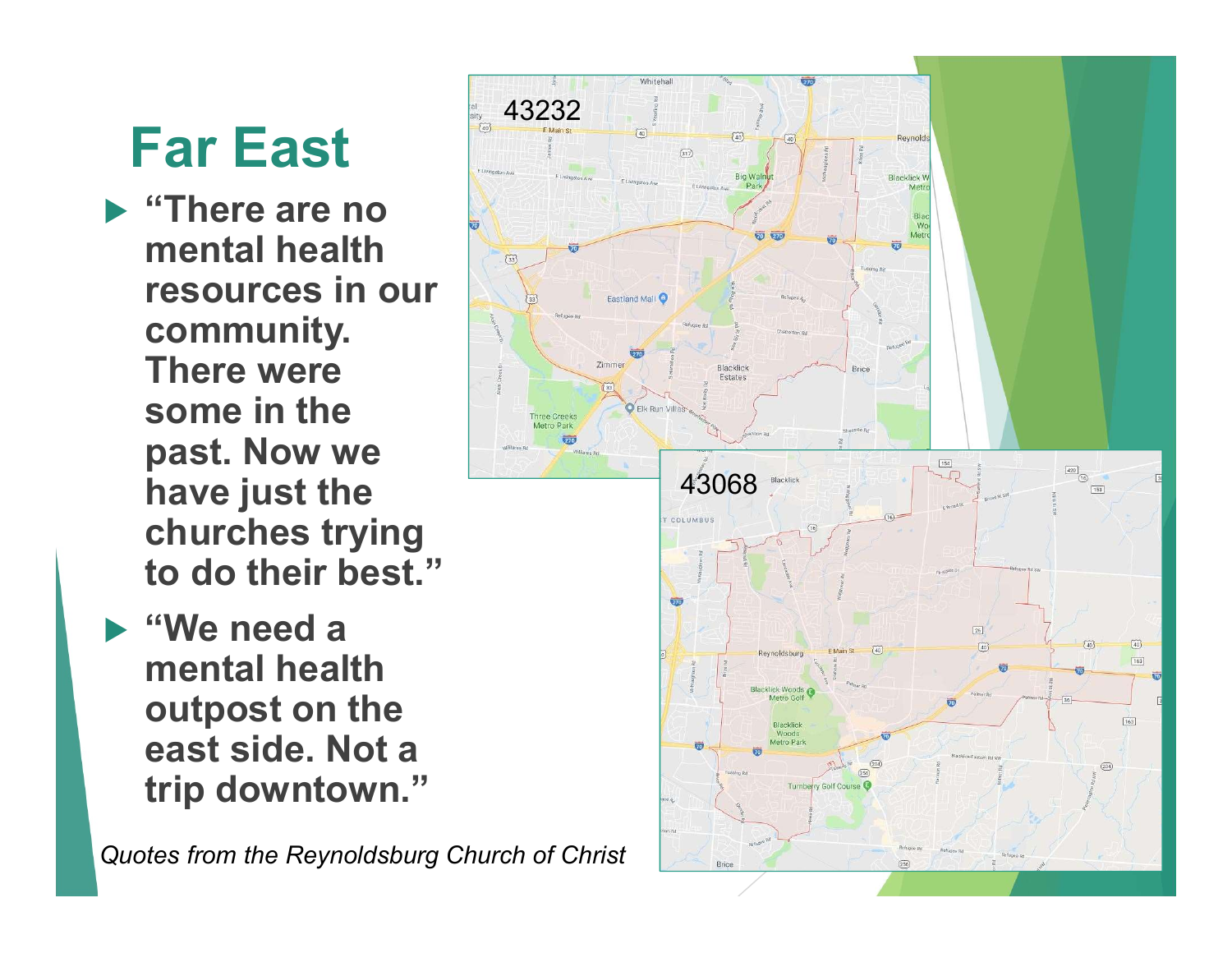## Linden/ North East

- **Extract There used to the second to the Second Tracta** be so many resources in our neighborhood. They've moved out."
- "We are now the trusted source, and we don't have the ability as a church to offer the services needed"

Quotes from the New Salem Missionary Baptist Church and Church of Apostolic Faith

OLD NORTH

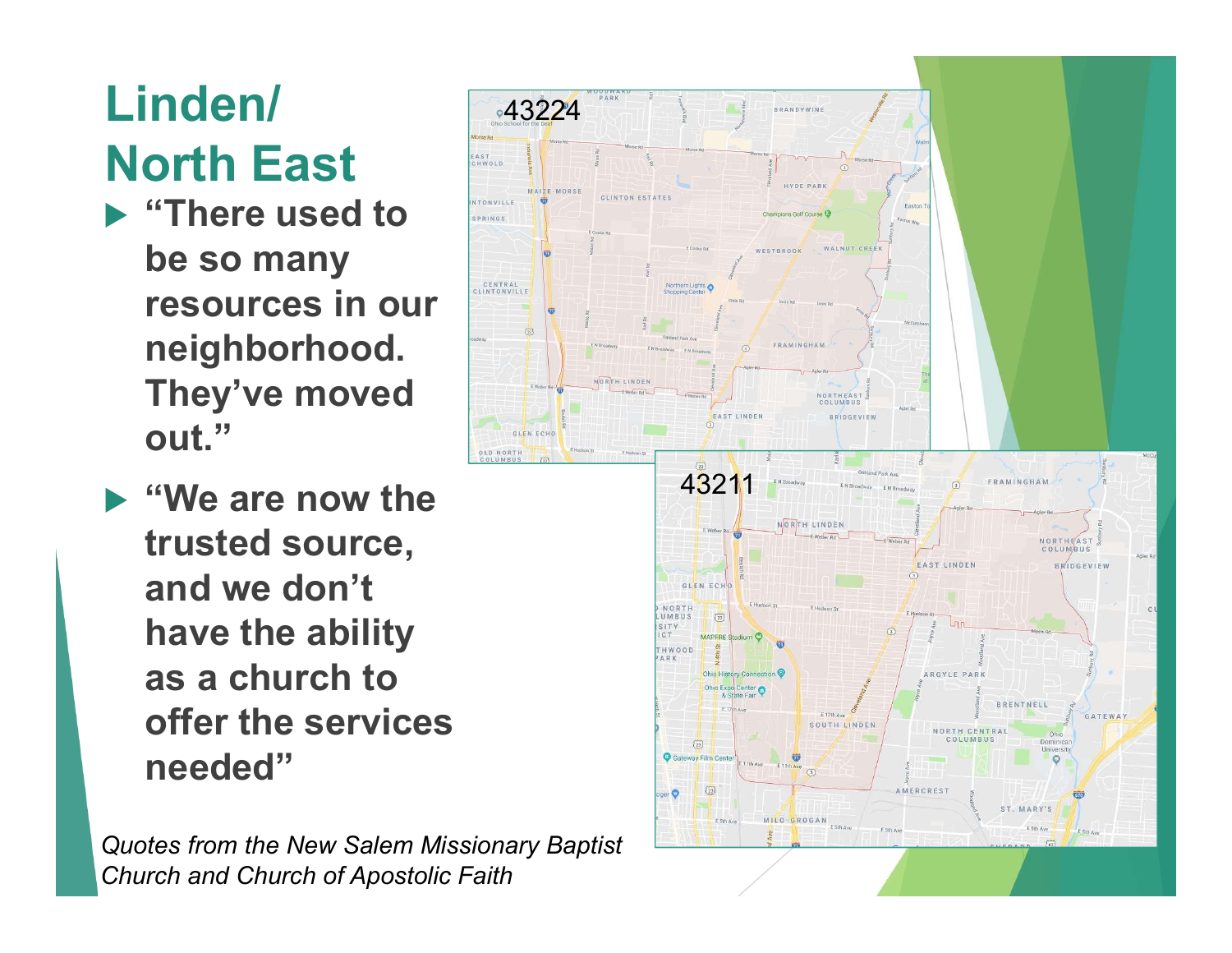## **Southside**

- "People end up waiting a long time in the ER and then leaving. There's nowhere here for them to go. There's nothing around here."
- **My lived experience** is that the system is broken. It's frustrating for people in the community to get help and access, especially for addiction services."



Quotes from the Marion-Franklin Area Civic Association and United Methodist Church for All People/Community Development for All People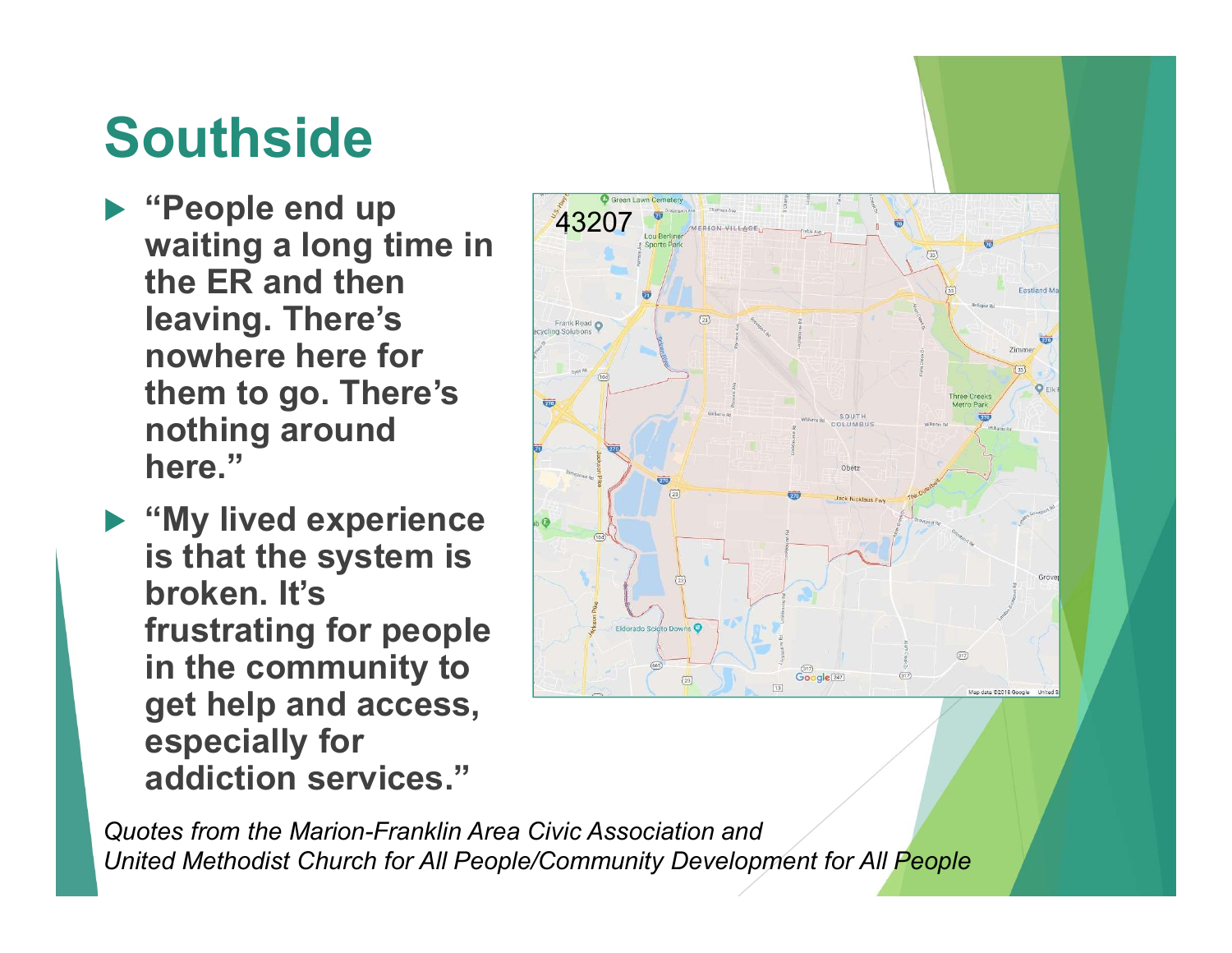# Franklinton

- ▶ "There is a stigma, especially for black men, that they don't want to receive behavioral healthcare because it makes them 'weak and not masculine.'"
- "When there's a crisis, don't get involved, just call 911 and run."



Quotes from Cambodian community youth members and Friends of the Hilltop